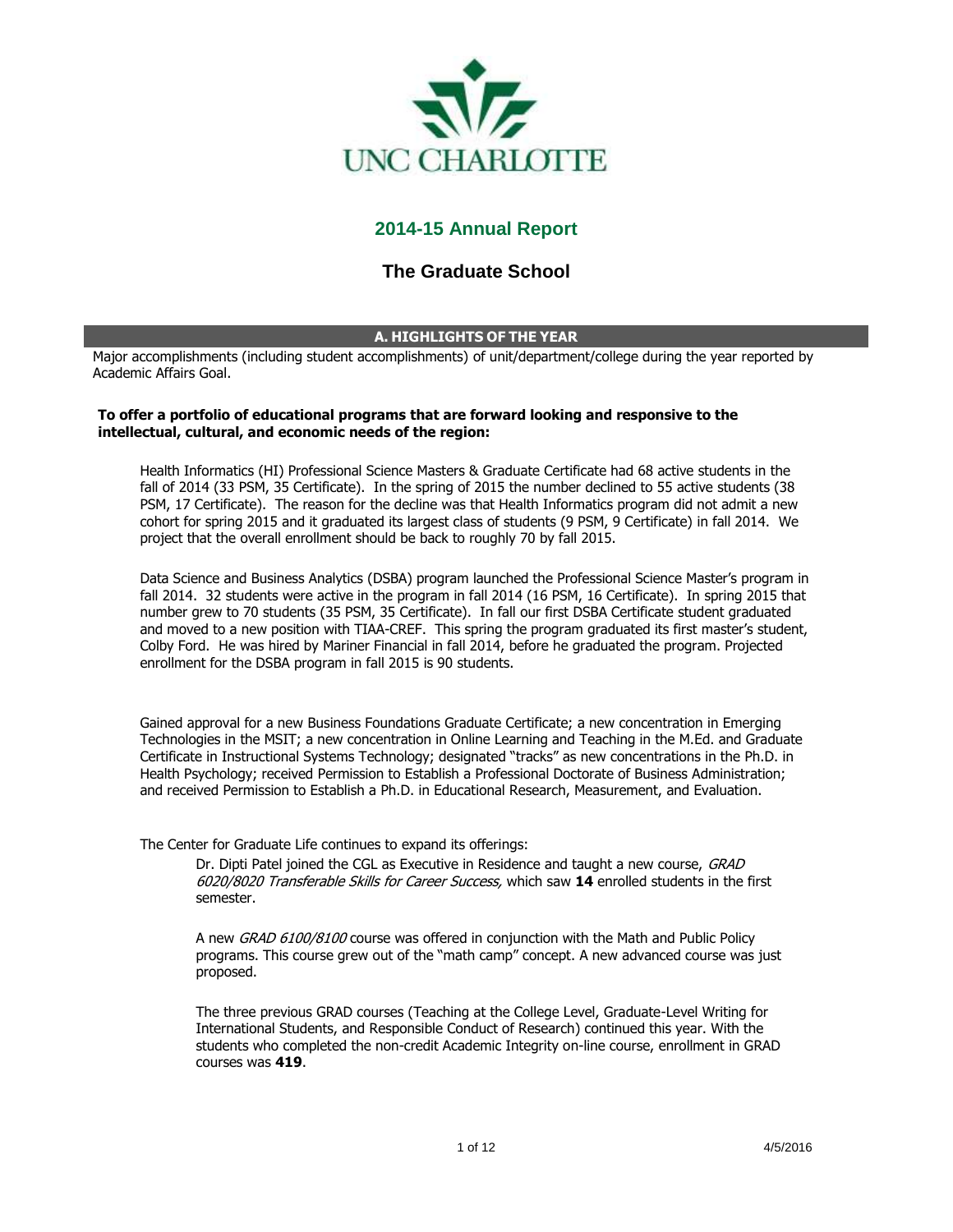

Virtual/ on-line workshops offered on the CGL website had a huge increase in views. Total views (to date) are **2152 (up from 255 last year**.)

The **Graduate Center** continues to develop its portfolio of academic programs:

- The NCSU Doctorate in Adult and Community College Education continues to thrive on UNC Charlotte's campus. The current cohort of 24 students is on track to complete their course work by spring 2016. NCSU has committed to a new cohort starting in summer 2016. The first information/recruitment sessions will be held in May 2015.
- In the fall of 2015 Appalachian State University will matriculate its first Charlotte based cohort for the Master of Library Science, depending upon sufficient enrollment. This is the culmination of a tireless effort by the Associate Director to cultivate a relationship and identify collaboration opportunities with ASU.
- The Graduate Center continues its collaboration with UNC Charlotte's College of Education and Teach for America to deliver an innovative and high quality program to serve this unique population of teachers. This year 22 TFA Teacher Corps members are participating in the program. The Associate Director of the Graduate Center led a successful effort to move the TFA Induction Training from Johnson C. Smith University to UNC Charlotte. This summer nearly 120 new Teach for America Corp members will spend a week on UNC Charlotte's campus. We are coordinating with the College of Education and Graduate Admissions to use this as a recruitment opportunity for the full catalog of UNC Charlotte graduate programs.

## **To advance programs of research and scholarship that expand the frontiers of knowledge, including those that solve problems at the interface of disciplines and leverage discovery for the public benefit:**

Graduate Academic Affairs is partnering to develop proposals for three new DOE GAANN grants: Bioinformatics and Computational Biology PhD program Biology PhD Program

Graduate Academic Affairs partnered to develop a resubmission for an NSF NRT training grant: Bringing Design Thinking to Data Science in Graduate Education (John Gero and Mary Lou Maher, PIs) HI PSM, DSBA PSM, CAIS PhD, MS–cybersecurity track

Health Psychology PhD Program

Through the efforts of the Graduate Center Associate Director, a new partnership was initiated with the Asheville Graduate Center. Advanced discussions are in process around delivering UNC Charlotte's Gerontology Graduate Certificate in a hybrid format through the Asheville Graduate Center. This new initiative will foster new research collaboration between UNC Charlotte, UNC Asheville and the "OLLIE" Center for the Study of Aging based on UNC Asheville's campus.

The Health Informatics and DSBA programs have also led to regional and international partnerships:

- Meredith College currently delayed with anticipated start date in summer 2016
- Universidad Mayor in Santiago, Chile is in active discussion for a collaboration to deliver a modified version of the HI Certificate in a hybrid, site based format. In conjunction with that program, the Ministry of Public Health is developing a proposed MOU for a research collaboration around their public health data.
- The National Institute of Technology in Rourkela, India is in active discussions to develop a dual degree program with UNC Charlotte's DSBA program. This potential collaboration is being supported by one of our critical industry partners, PricewaterhouseCoopers.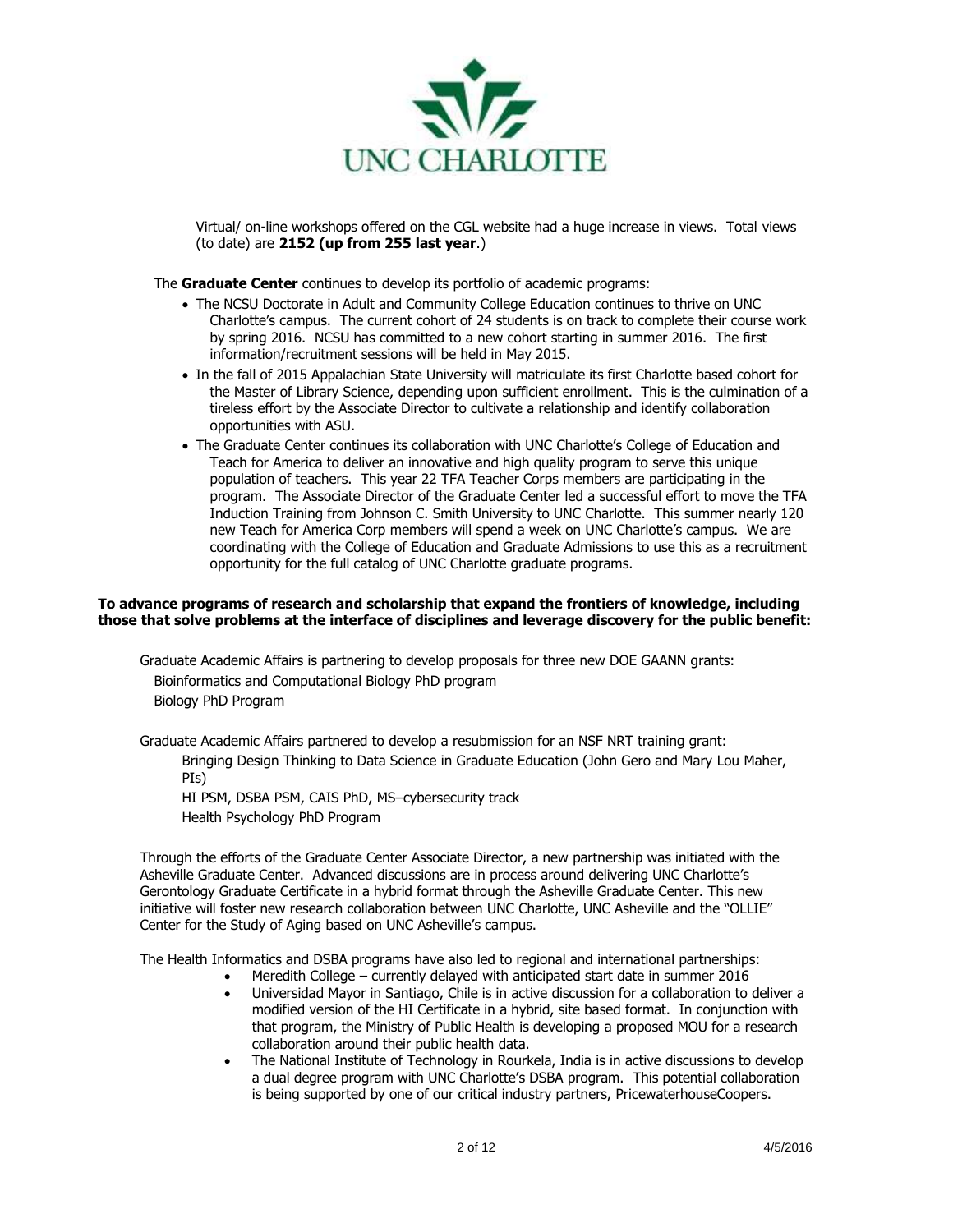

**To graduate students prepared for personal success and civic responsibility in the 21st century by offering challenging degree programs, encouraging community engagement, and integrating the values of liberal education throughout the undergraduate curriculum:**

The Division of Academic Affairs, Charlotte Research Institute and the Graduate School are partnering to deliver the Charlotte Research Scholars undergraduate summer research program. Rising seniors applied starting in February for one of fifty research fellowships. The scholars receive one-on-one, faculty guided research training, and participate in weekly professional development sessions to better prepare them for graduate school and a future research career. The program culminates with the Summer Research Symposium that provides an excellent recruiting opportunity.

To supplement the Early Entry program we have developed a new Accelerated Master's program. The goal here is to recruit academically talented high school and undergraduate (freshmen) students to graduate programs at the University, and to support them through to graduation. Although students will begin graduate coursework in their senior year, they will be mentored by the faculty throughout the Program. Accelerated Master's Programs may also be include up to 12 hours earned at the graduate level be substituted for required undergraduate hours.

GEO3401 Graduate Educational Opportunities was offered through University College by Associate Deans Watson and Hall-Hertel. This introductory course is designed to provide talented undergraduates from underrepresented groups a chance to explore opportunities in graduate education.

## **To integrate at the graduate level quality teaching and mentoring with research to prepare the next generation of leaders:**

In conjunction with Academic Affairs, the colleges, and a private consulting firm, *Eduventures*, the Graduate School completed a long-range graduate enrollment plan for the University. This plan engaged 142 graduate programs to make five and 10 year, low, target, and stretch enrollment goals. Program data from each college were compiled into aggregator forms to prepare college goals. The report was delivered to the Chancellor and Provost in June 2014. During the fall 2014 and spring 2015 the Graduate School as worked with the Chancellor, Provost, and college deans 20 prepare 2015-20 Strategic Plans that incorporate graduate enrollment goals, management and assessment strategies, along with funding mechanisms to implement strategic Graduate Enrollment Management (GEM). This enrollment planning and management effort will be my primary focus for the coming year and beyond.

At the December 2014 graduation we had 70 doctoral graduates and an addition 58 graduates at the May 2015 commencement for a total of 138 doctoral graduates.

In 2014-2015 the DSBA program graduated its first students: 4 Graduate Certificates and 1 Professional Science Master's students with an average 3.7 GPA among our graduates. 7 of the DSBA students completed internships with companies throughout the Charlotte region.

In 2014-2015 the HI program graduated 23 students (9 Graduate Certificates and 14 Professional Science Master's students) with an average GPA of 3.8. 13 students completed internships throughout the Charlotte region.

Faculty and staff in the CGL improved TA Training to meet the needs of teaching assistants, and offered in August and January workshops and classes to a total of **177 TAs**.

The Graduate Research Symposium, co-sponsored by the Graduate School, awarded more than \$8000 in prize money to 20 presenters. 168 abstracts were submitted. For the first time, students from NCSU and ECU participated.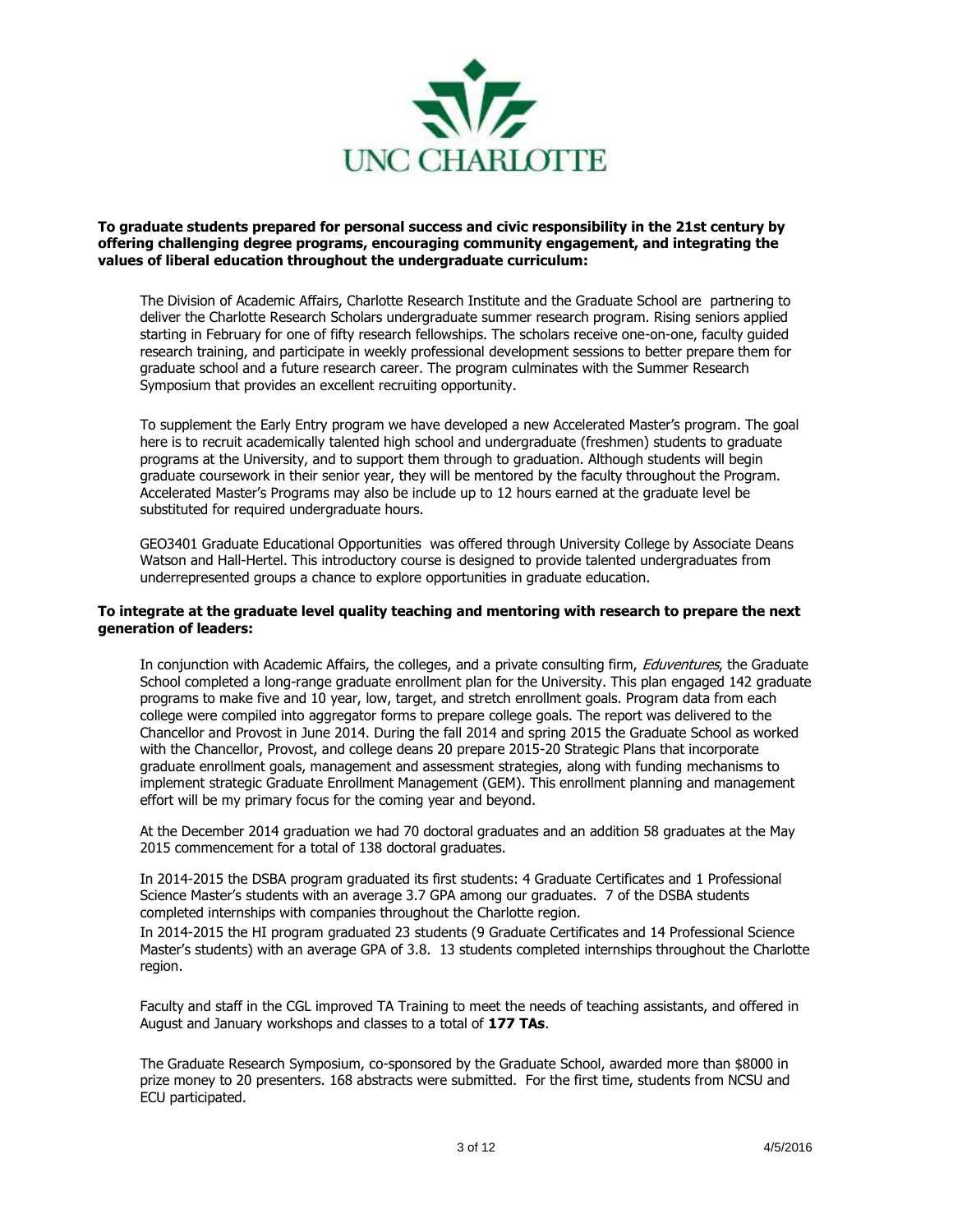

To address student retention, time to degree, and graduation rates we have implement a new program we call "Compact for Completion" under the leadership of Senior Associate Dean Susan Sell. This program is comparable to "49er Finish" by extending the time limit policy to eligible part-time enrolled graduate students. Eligible students could be permanent UNC Charlotte employees, returning or separating military veterans, or inactive students whom the programs would like to see return and complete their degree.

## **To respond to the educational needs of a diverse community of learners through innovative programming and delivery of credit and non-credit programs of study:**

Graduate Enrollment Management supported the implementation of an innovative new Business Foundations Graduate Certificate which allows prospective students to take some business classes before applying for the MBA and collaborated with faculty in the College of Education to deliver innovative programs at educational sites in surrounding counties to support the unique needs of K-12 partners.

The Center for Graduate Life continues to expand its professional development programs for graduate students by offering nearly 50 different workshops (both face-to-face and on-line) in the broad areas of Communication, Leadership, Teaching and Instruction, Personal and Professional Growth and Advancement, and Research, Ethics, and Scholarly Inquiry. There are also several graduate credit-bearing courses open to both master's and doctoral students. So far this year over 200 students have enrolled in a GRAD course.

The CGL now boasts of three doctoral-trained Faculty Associates and two Faculty Affiliates. This year we hired an Executive in Residence, Dr. Dipti Patel-Misa. Dr. Patel-Misra has two decades of experience with a unique background in healthcare finance, insurance, health economics, outcomes, informatics and healthcare analytics including senior leadership roles at Blue Cross Blue Shield of North Carolina, SAS and Best Doctors. She holds a Ph.D. in Chemistry from The Johns Hopkins University and an MBA from UNC-Chapel Hill. She has her coaching certification from Healthcare Coaching Institute. Dr. Patel-Misa is working on developing a program that focuses on alternate career paths for graduate students particularly doctoral students. This spring she is teaching a very popular course she developed called Transferable Skills for Career Development (GRAD 6020/8020).

Recognizing the need to prepare doctoral students for careers outside the academy, the Graduate School collaborated with the University Career Center to sponsor *Beyond Academia*, a day-long conference that brought industry partners to the campus to share success stories and serve as mentors to **50** PhD students.

The Graduate School Advisory Board has been engaged in the development and implementation of a corporate skills program for graduate students. Next fall we will offer a series of workshops, designed by our Board, to students on different areas of the corporate culture, including leadership, communication, and teamwork. Students may earn a transcript notation by completing a module of three workshops in any one area. Eventually we hope to offer credit-bearing courses and a graduate certificate.

## **To promote student achievement and personal development by providing high quality advising, academic services, curricular enrichment, and international experiences:**

Developed a marketing campaign to recruit regional students to graduate certificate programs. The campaign consisted of revised graphics from the Even Higher Education campaign; a new graduate certificate website [http://gradcertificate.uncc.edu;](http://gradcertificate.uncc.edu/) Retargeting banner advertising; Charlotte Observer online banner advertising; commercial radio spots, NPR PSA's and student testimonial videos. Total estimated traffic to website (call to action) was 21,000. eGRAD traffic = 214 prospects heard about UNC Charlotte's graduate certificates from the marketing campaign with 63 completing an application, 174 starting one, and 36 were admitted to the fall 2014 class. The majority of campaign elements ran June 2, 2014 to August 10, 2014.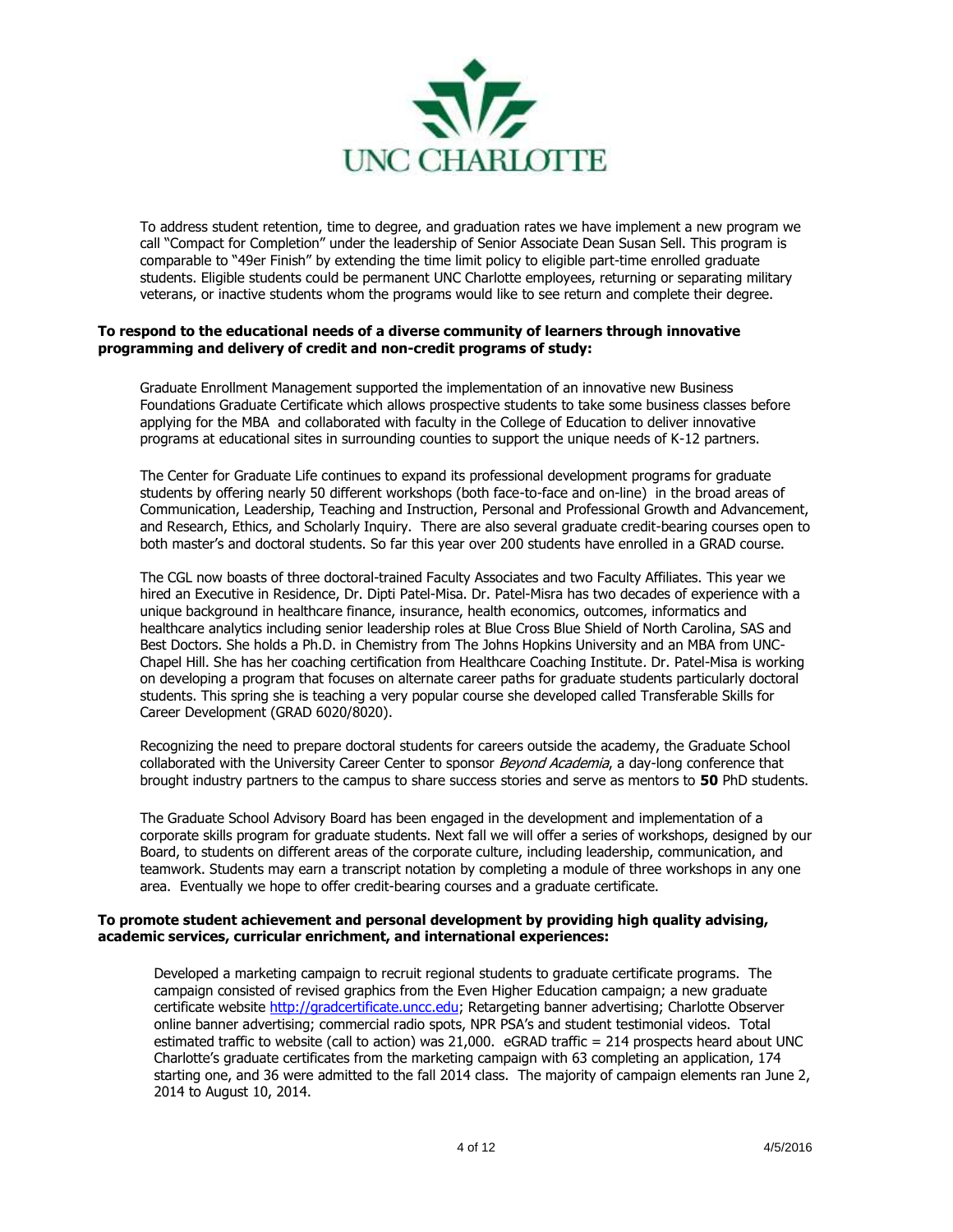

Worked with the Marketing/Communications Director to design, create, and produce recruitment ads for: the UNC Charlotte Visitor's Guide; a virtual recruitment fair; the annual McNair Scholars convention program; fans at UNC Charlotte football games; website banners; Accelerated Masters Programs, AdmissionPros; various UNC Charlotte graduate programs; and a recruitment iPad slidedeck.

The Institute for International Education's (IIE) Open Doors Report estimates that international students contributed over \$385 million annually to North Carolina's economy, up from \$338 million in 2011. North Carolina ranks  $17<sup>th</sup>$  in the national in the number of foreign students enrolled in higher education, and **UNC Charlotte ranks fourth** among institutions in the state for number of international students enrolled.

We became a Fulbright eligible school four years ago when the Graduate School applied to the US State Department for that recognition. We enrolled two new international Fulbright students in fall 2014 for a total of five enrolled Fulbright students. As of May 2014, six Fulbright student scholars, from Germany, Ghana, Indonesia, Haiti, Niger and the Netherlands, have graduated from UNC Charlotte.

While we enroll graduate students from more than 62 countries, most come from a single nation who tend to enroll in a small number of degree programs. In order to diversify our international student population we have launched several initiatives to develop research and educational collaborations with International Universities.

- Working with the Dean and Faculty of the College of Computing and Informatics, we have developed several dual degree programs with Chinese institutions including Xiamen University, Xi'an University, and the Beijing University of Posts and Telecommunications.
- We have established a collaborative research and dual degree initiative with the Sarajevo School of Science and Technology. Possible collaborations are being considered through the Colleges of Computing and Informatics, Liberal Arts and Sciences, Engineering, and Health and Human Services.
- The Graduate School is participating in the Science without Borders initiative. This program receives funding from the Brazilian government with additional support from the private sector and is a joint effort of the Ministry of Education, the Ministry of Science, Technology and Innovation through the Federal Agency for Support and Evaluation of Graduate Education and the National Council for Scientific and Technological Development. The goal of the program is to expand science and technology, innovation and competitiveness through higher education abroad.
- We have also developed some unique opportunities in research partnerships with the State of São Paulo Research Foundation (FAPESP). Having visited campus late last year, leaders from FAPESP as well as São Paulo-based researchers, began the process of developing joint research and educational opportunities between, the University and their State. A Cooperative Agreement was reached in April and together FAPESP and the Graduate School provided seed funding for joint research projects. The first round of the SPRINT Program funded three proposals and we are currently accepting proposals from UNC Charlotte faculty researchers for a second round of funding for 2015-16.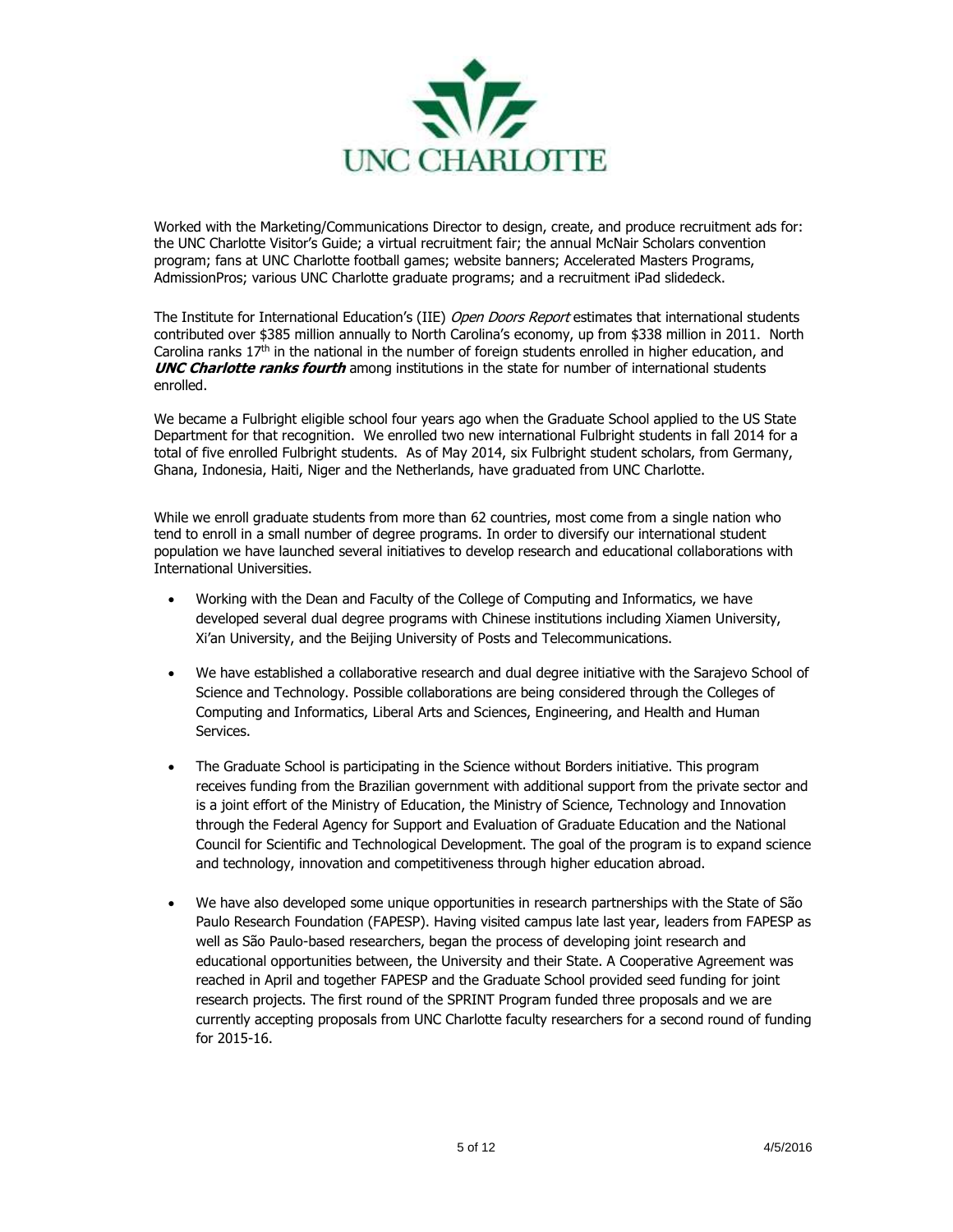

## **To engage in focused efforts to creatively address university and community needs through internal collaboration and partnerships with public, private, and non-profit organizations:**

The Health Informatics program entered into a new agreement with Meredith College in Raleigh to offer the HI Certificate program on their campus starting in fall 2014 and eventually the PSM. Students will also have the option of dual enrollment in Meredith's MBA program. We anticipate a fall 2015 enrollment of **5-6** students. We are targeting a spring enrollment of **10-15** students at the Meredith site. We are exploring a similar option with Meredith College for the DSBA programs. This model might also support the domestic enrollment of students in programs that fit the parameters for face-to-face distance education. We are presently engaging in conversations with interested program faculty.

In an effort to expand the opportunities for military veterans at UNC Charlotte, Dr. Alan Freitag joined the Graduate School in the spring 2015 as a Faculty Fellow. In addition to being a Full Professor in the Department of Communication Studies, Dr. Freitag is a retired Lt. Colonel in the Air Force. As such, he has a solid understanding of the issues veterans face when returning to civilian life and a deep commitment to establish UNC Charlotte as the leading higher education partner in regional efforts to serve the military population. Alan has spent much of his time identifying internal and external constituents who will either impact or be impacted by our efforts, formulating engagement and messaging strategies for each constituency, outlining the infrastructure that will be required to facilitate success in order to develop an overarching purpose with specific, measurable objectives.

This year we Launched Part II of the Graduate School campaign, Even Higher Education, to increase awareness in the Charlotte region of UNC Charlotte's graduate programs. The campaign ran on billboards, the Charlotte Observer print and online papers, SEM and retargeting. Website traffic to evenhighereducation.uncc.edu included 9,250 page views lasting an average of more than one minute with overall media impressions totaling 1,723,274.

Associate Dean Watson served on the Credit Programs Advisory Committee for the Extended Academic Programs Unit, partnered with the Graduate School Communications Director and the Public Relations Director to coordinate marketing, advertising, graphic design, public relations, and website development for all graduate programs. AD Watson also continued her service on AACRAO's Public Policy Committee to discuss and make recommendations for Department of Education regulations. Admissions Counselor Marianne Williford served on a committee to collaborate on international initiatives with the ISSO and Undergraduate Admissions. And Director of Graduate Admissions, Kathy Giddings, served on the Residency Appeals Board.

## **To support the success of faculty and staff through career development opportunities, mentoring, and access to supportive infrastructure:**

Established a new graduate fellowship program we launched for the fall 2015 term designed to recruit and retain outstanding U.S. military veterans into masters and doctoral degree programs at UNC Charlotte. The **Military Graduate Assistantship Program** will provide a graduate assistantship (teaching or research) for two academic years, full tuition support, and health insurance, to three newly admitted graduate students (doctoral or masters). This program is open to military veterans from any branch of service with an Honorable Discharge admitted to any master's or doctoral degree program. Although the assistantship will be funded through the Graduate School, the student will serve as a GTA or GRA within the program or department. Each assistantship is for two years. The interest we have received for this program so far has been gratifying. The first three Graduate Fellows have been named for 2015- 16.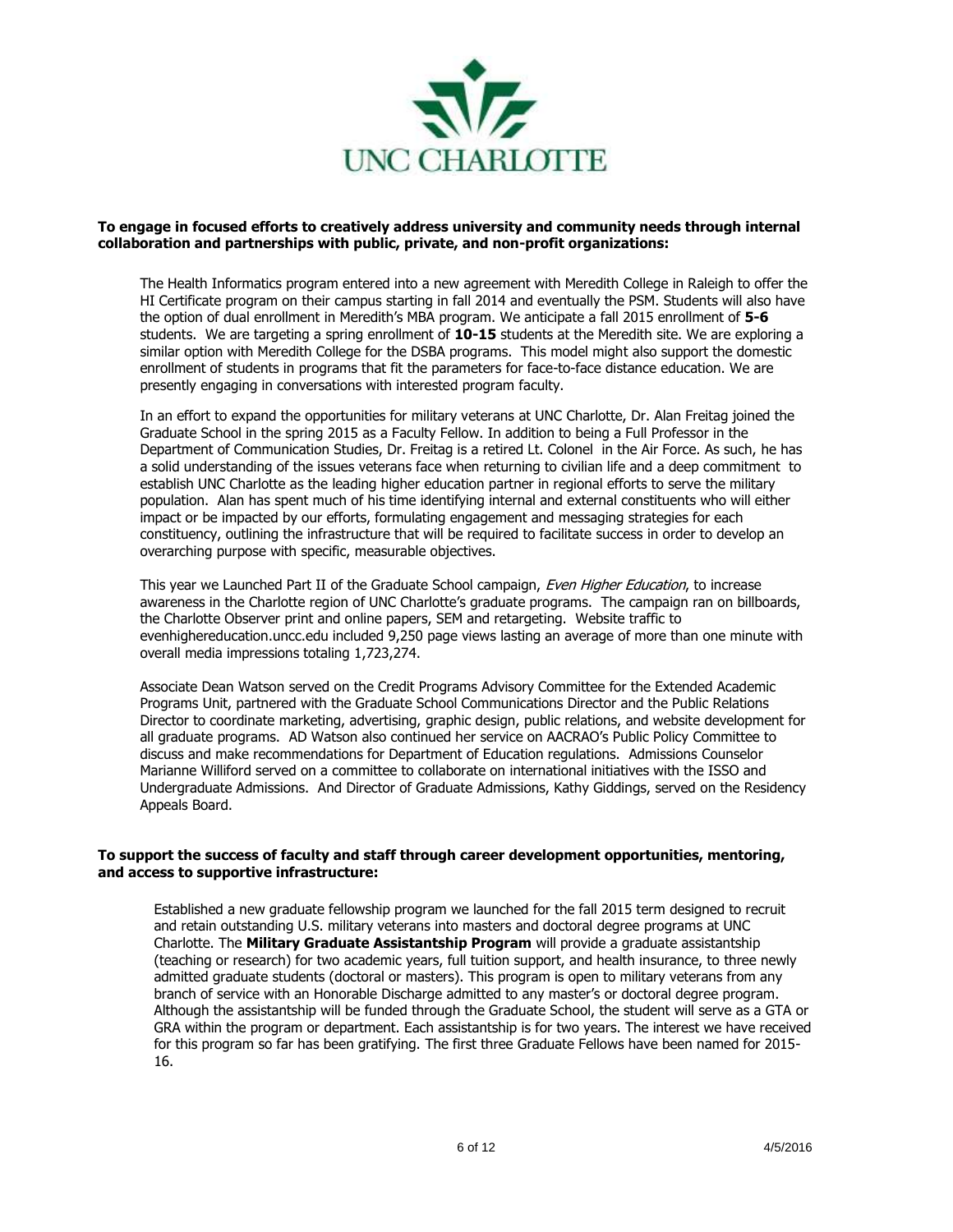

Graduate Admissions hosted monthly Brown Bag workshops for Graduate Program Directors on recruitment best practices on such topics as: forming partnerships with HBCUs, hosting an Information Session, recruiting UNC Charlotte undergraduates, understanding the Visa process (with the ISSO Office), supporting military and veterans, using the GRE Search, recruiting underrepresented students, and utilizing social media. Additionally, numerous training sessions for AdmissionPros was provided to GPDs, admissions committee members, and administrative staff.

Graduate Admissions Counselor Marianne Williford is participating in the NAFSA Academy as a trainee in an international mentoring program designed to promote understanding of how international education intersects across fields, and equip individuals with connections and resources to better internationalize their campuses. She was selected to participate and is developing a high level international recruitment plan for the Graduate School in conjunction with GEM efforts.

Graduate Admissions Hosted two faculty/staff Information Sessions – applying as a Post-Bac or graduate certificate student; over 50 faculty/staff attended.

After significant development and extensive testing by both the Graduate School and end users, the Electronic Graduate Faculty Appointments system (eGFAs) was brought into production in January 2015. This new system distributes workload and responsibility of maintaining graduate faculty appointments to the various departments on campus. The system has Banner integration, email notifications, allows electronic submission of documentation and provides workflows and status tracking for all individuals involved in the process. In addition a member portal is development for on campus graduate faculty members to review their on materials. The new process is streamlined to remove the paper element and transition the approval process to a web integrated workflow, thereby increasing the efficiency with which nominations can be reviewed.

## **To actively promote diversity among faculty, students, and staff and in the curriculum:**

The Graduate School enrolled the most diverse graduate classes ever in 2014-15. UNC Charlotte enrolls the largest share of Hispanic/Latino students (graduate + undergraduate) in the UNC system.Of the 5,022 graduate students, 23% were international students from 61 foreign countries, 67% were in-state students from 80 NC counties, 9% were out-of-state students from 44 different states, 56% were females, and 21% were under-represented ethnic minorities including 659 Black/African American, 8 Native American, 131 Asian, 205 Hispanic, and 4 Pacific Islander. While our numbers have increased, it would be useful to take some time in our planning process to develop university-wide objectives for our diversity initiatives.

Enrolled one new foreign Fulbright student from Bahrain to the MBA program in fall 2014, for a total of four enrolled foreign Fulbright students; one student graduated in May 2015 from the PhD in Public Policy.

Graduate Admissions and Graduate Student Affairs received Chancellor's Diversity Grants to produce a short video "Diversity – Spells A UNC Charlotte Graduate Education" and to support faculty and graduate students to attend and recruit prospective students at the ABRCMS and SACNAS conferences.

## **To create a flexible, responsive culture that uses effective review and assessment as the basis for improvement:**

**Other:**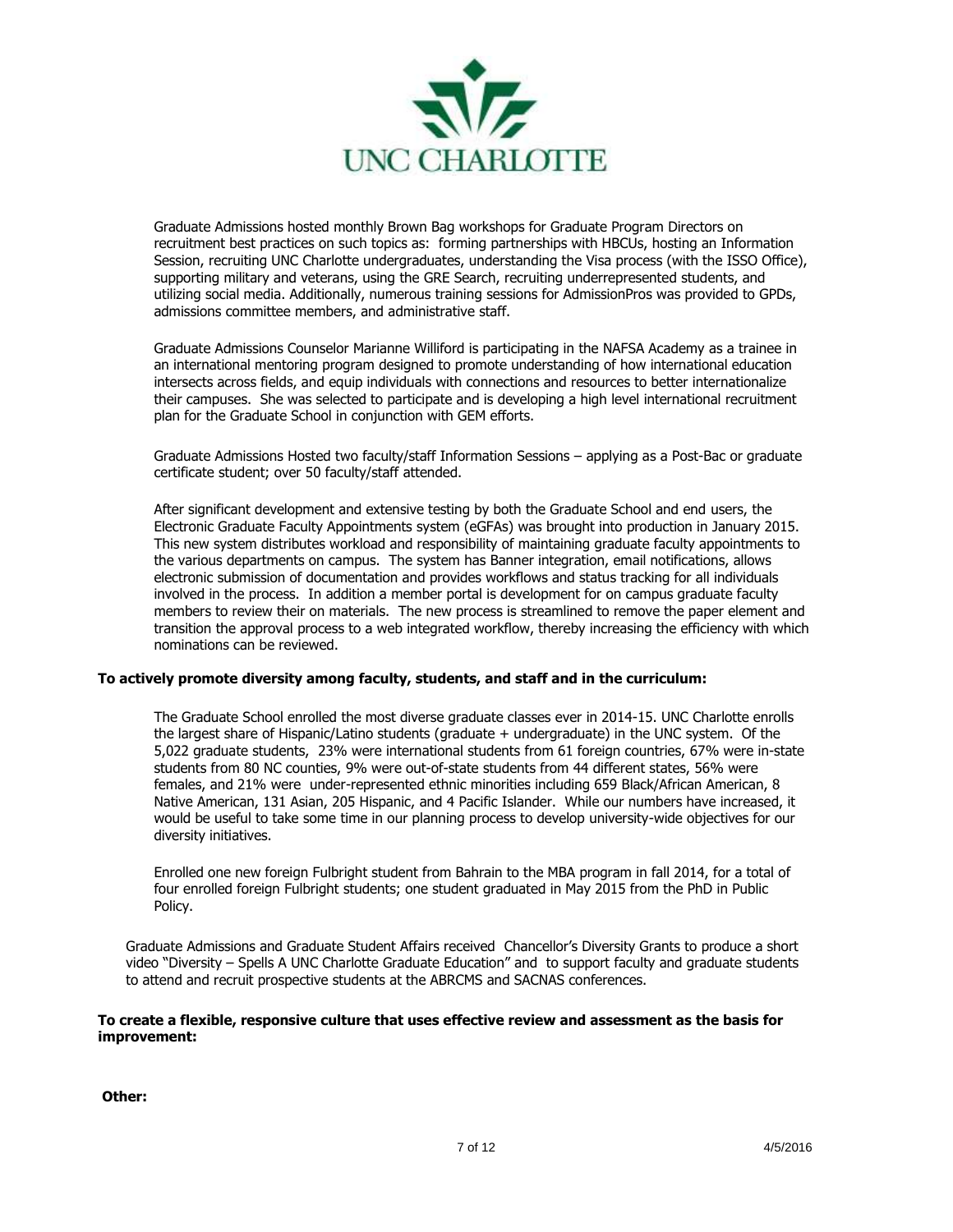

Graduate applications Submitted Annually (Jan-Dec) climbed to 9,990 in 2014 from 9,007 in 2013, representing a 11% increase. Staff processed **10,356** graduate applications from March 1, 2014, to February 28, 2015, compared to **9,524** applications the prior year and **8,062** the year before, with no additional staff.

Fall 2014 graduate enrollment was 5,022 students, down slightly from **5,068** students in 2013 but a true accomplishment given the challenges to enrollment last year. Graduate students comprised **18%** of the total University headcount **(27,238**).

Funding Highlights:

- Three students received the 2015 NSF Graduate Research Fellowship (\$34,000 stipend), bringing the total to 20 awards.
- One student received the 2015 PEO Scholar Award (dissertation-year award).
- One student received the 2014 PEO International Peace Scholarship.
- 535 students received GASP funding compared to 519 students for AY2013/2014.
- 470 students received health insurance awards, compared to 466 awards in AY2013/2014.
- 364 master's students received tuition awards compared to 359 awards in AY2013/2014.
- 3,035 assistantships were initiated between  $1<sup>st</sup>$  summer session 2014 and spring 2015, compared to 2,879 for the previous year.

Graduation Highlights:

 128 doctoral degrees were awarded, compared to 122 doctoral degrees awarded the previous year (SI, SII, fall, spring).

## **B. MAJOR NEW ACTION STEPS PLANNED TO ACHIEVE GOALS IN 2010-2015 STRATEGIC PLAN**

Describe major new action steps planned (if any) to achieve goals in the 2010-2015 Strategic Plan. (Note: this section was included in the event that major new action steps became necessary after the 2010-2015 Strategic Plan was developed. For most units/depts./colleges, this section will be blank.)

With the completion of the 2015-20 Strategic Plan will begin to focus our efforts to achieve the Goal and objectives developed in that document. Several initiatives from the 2010-15 plan will carry over to the new strategic plan.

## **C. ANNUAL EVALUATIONS BY UNIT**

Briefly describe any annual evaluations conducted by units/departments/colleges to assess outcomes that are not included in the unit/department/college's 2010-2015 Strategic Plan (.e.g., scholarly productivity.)

In October 2014, the Graduate School was asked to evaluate how the administrative workload in the office had increased over time with no changes in staff. Below are examples which are particularly relevant.. While we have been able to meet our administrative and academic demands, we are at capacity and must find additional resources if we are to continue to advance graduate education at UNC Charlotte.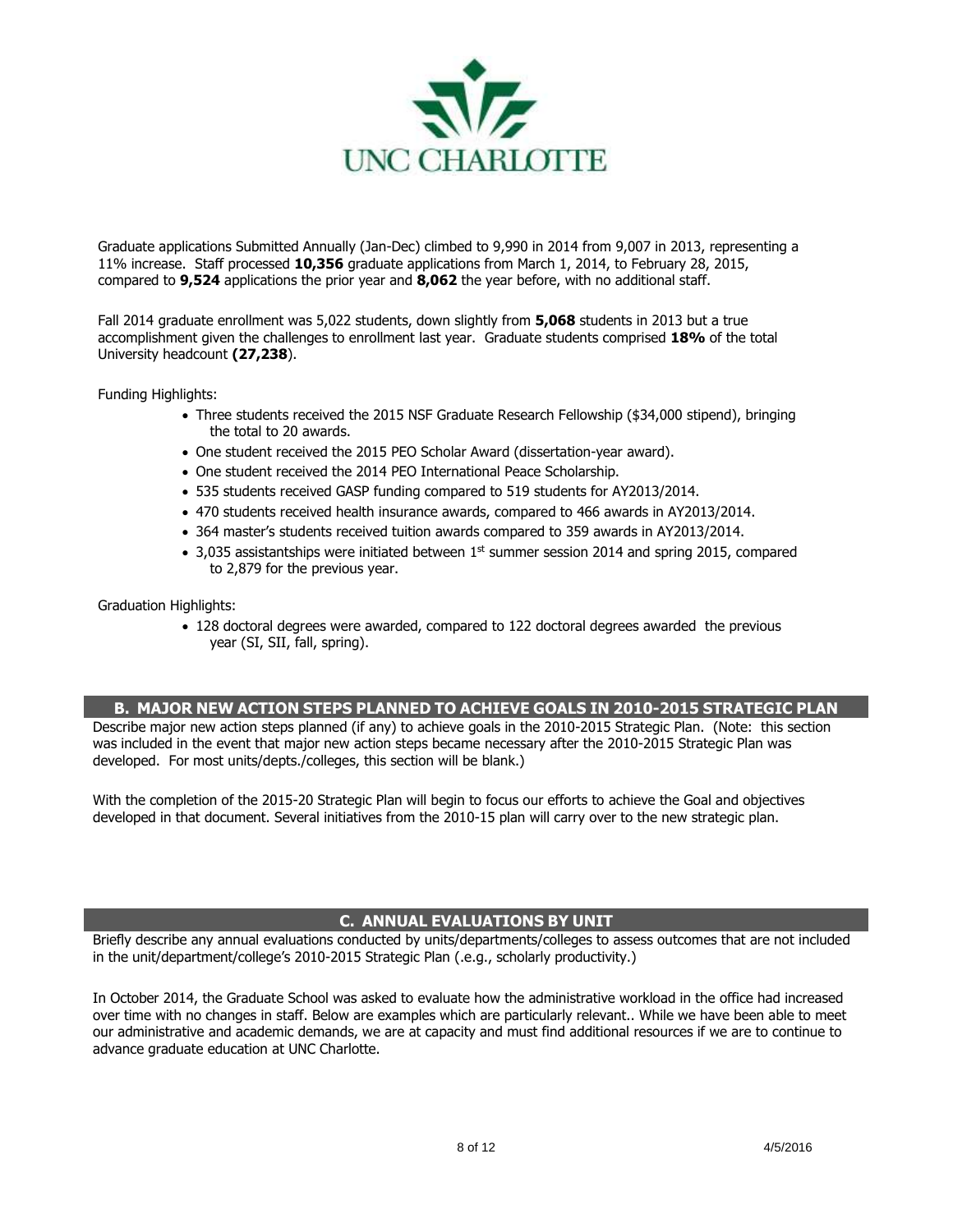

#### **Graduate Applications**

| Academic Year | Application # | Staff FTE | Avg/staff FTE |
|---------------|---------------|-----------|---------------|
| 2010-11       | 7116          | 5.5       | 1294          |
| 2011-12       | 8323          | 5.5       | 1513          |
| 2012-13       | 8805          | 5.5       | 1601          |
| 2013-14       | 10007         | 5.5       | 1820          |
| .             | .             | .         |               |

41% increase in graduate application numbers since 2010-11 with the same number of processing staff

## **Applications for Graduation and Graduation Clearance**

| Academic Year | Total | Staff FTE |
|---------------|-------|-----------|
| 2008-09       | 1366  | 1.0       |
| 2009-10       | 1606  | 1.0       |
| 2010-11       | 1808  | 1.0       |
| 2011-12       | 1824  | 1.0       |
| 2012-13       | 1945  | 1.0       |
| 2013-14       | 2152  | 1.0       |
|               |       |           |

58% increase in total applications to graduate and graduation clearance processing since 2008-09

# **Graduate Assistantship Processing**

| Academic Year | Number of Appointments Tuition Awards |     | Staff FTE |     |
|---------------|---------------------------------------|-----|-----------|-----|
| 2009-10       | 1512                                  |     |           | 1.3 |
| 2010-11       | 1742                                  |     |           | 1.3 |
| 2011-12       | 1842                                  | 704 |           | 1.3 |
| 2012-13       | 2475                                  | 890 |           | 1.3 |
| 2013-14       | 2617                                  | 921 |           | 1.3 |

73% increase in graduate assistant appointments since 2009-10. 31% increase in tuition award processing since 2011-12

## **Student Usage of the Center for Graduate Life**

| Academic Year                                                                                                                                                                                                                   | Numbers of visitors* | Staff FTF** |
|---------------------------------------------------------------------------------------------------------------------------------------------------------------------------------------------------------------------------------|----------------------|-------------|
| 2010-11                                                                                                                                                                                                                         | 3560                 | 2.5         |
| 2011-12                                                                                                                                                                                                                         | 3673                 | 2.5         |
| 2012-13                                                                                                                                                                                                                         | 5079                 | 2.5         |
| 2013-14                                                                                                                                                                                                                         | 6446                 | 2.5         |
| $\sim$ . The contract of the contract of the contract of the contract of the contract of the contract of the contract of the contract of the contract of the contract of the contract of the contract of the contract of the co |                      |             |

\*includes students registered for programs, workshops, course activities but not drop-ins. \*\* does not include faculty presenters

81% increase in student usage of the CGL for academic and professional development

The Graduate Student **Needs Assessment** was conducted this year. 1006 graduate students (22.1% response rate) responded to the web-based survey, which was launched in January. First year students are again over represented in the survey, however the percentage of master's and doctoral students is representative. Importantly, 82% of the respondents reported being at least moderately satisfied with their graduate program. 71% report at least a moderate feeling of "belonging" to their graduate program. Concerns identified in the survey that bear further examination include: percentage of TA's attending training (44%) is too low and additional incentives for training are needed; the availability of funding and stipends was a major concern for 85% of the respondents; professional development is being offered in the colleges as well as the CGL, with 67% indicating at least moderate satisfaction with offerings.

Professional development programs were evaluated by attendance, satisfaction, and learning outcome attainment. By using the Core Competencies as a framework for professional development, the CGL was able to offer more targeted workshops. Overall attendance went up this year from last (826 students) at 54 workshops, with an overall rating of 4.50.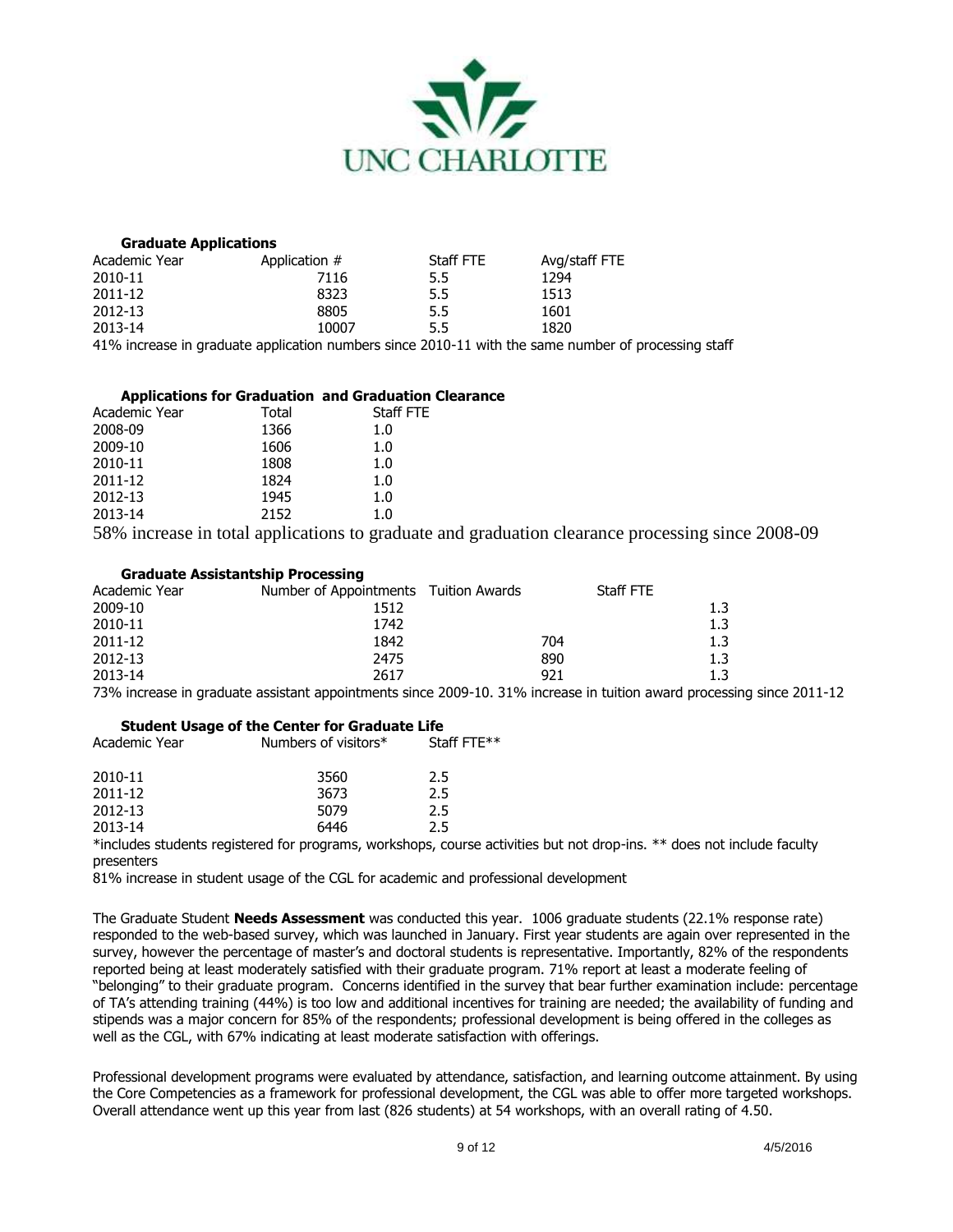

Exit Survey – completed by students applying to graduate, so only the Fall results are currently available (673 responses). However, interesting data were reported, such as the indebtedness of students (51% borrowed \$5000 or more, while 34% did not borrow money for graduate school.) 50% received no career counseling at UNC Charlotte, but of those who did, 85% were satisfied. Another interesting statistic – 30% reported having at least one dependent.

Surveyed graduate applicants to determine the ease of the new admissions system (AdmissionPros). For the 2015 terms, 862 applicants responded to the survey – 56% were international (defined as not a US Citizen or US Permanent Resident). Of the respondents, 97% indicated the online application was easy to complete; 88% indicated they contacted (51% via email) the Graduate School before or during the application process; and 46% of respondents said they used Facebook to research graduate programs (last year only 30% of the respondents were using it).

The **Graduate Center** created and administered an evaluation (via Survey Monkey) to Teach For America cohort students to determine how we can better serve their needs.

## The **Health Informatics** and **Data Science and Business Analytics** programs:

This spring, in collaboration with the Belk College, a survey was administered to DSBA students via Qualtrix. The goal was to inform faculty about students' concerns and successes. Overall, students had positive responses about the program.

A survey was administered to HI students to gather insights about their Internship experiences.

## **D. EXAMPLES OF DATA-BASED IMPROVEMENTS DURING THE YEAR**

Describe 3 examples of how the unit/department/college has used assessment data for the purpose of improvement during the year.

- 1. Last year's assessment data indicated that some graduate students wanted to take advantage of professional development, but could not attend workshops based on their schedules. Virtual training was heavily promoted and the viewing numbers indicate that many more students utilized at least one virtual workshop (more than 2000 views).
- 2. Data at the program and aggregate levels are routinely analyzed to determine enrollment projections and environmental factors (both internal and external to the University) that may impact enrollment. Persistence data, application and admit data, and financial aid data are regularly reviewed.
- 3. With the completion of the long term graduate enrollment planning report in June of this we worked with Graduate Program Directors, Department Chairs, and Associate Deans from each of the colleges to evaluate the report and to incorporate the recommendations into the Strategic Planning initiative that is currently in progress.
- 4. Results from last year's TFA survey indicated that students desired a better way to receive information from campus partners. In response, the Graduate Center developed a Moodle tutorial to serve as a program initiation for Certificate and MAT students and to better connect students to campus. As a result of better communication the conversation between the Graduate Center, COED and TFA led to TFA moving their summer induction here summer 2015.

## **E. ASSESSMENT OF EVALUATION METHODS**

Comment on the strengths and weaknesses of unit/department/college's assessment methods and describe plans (if any)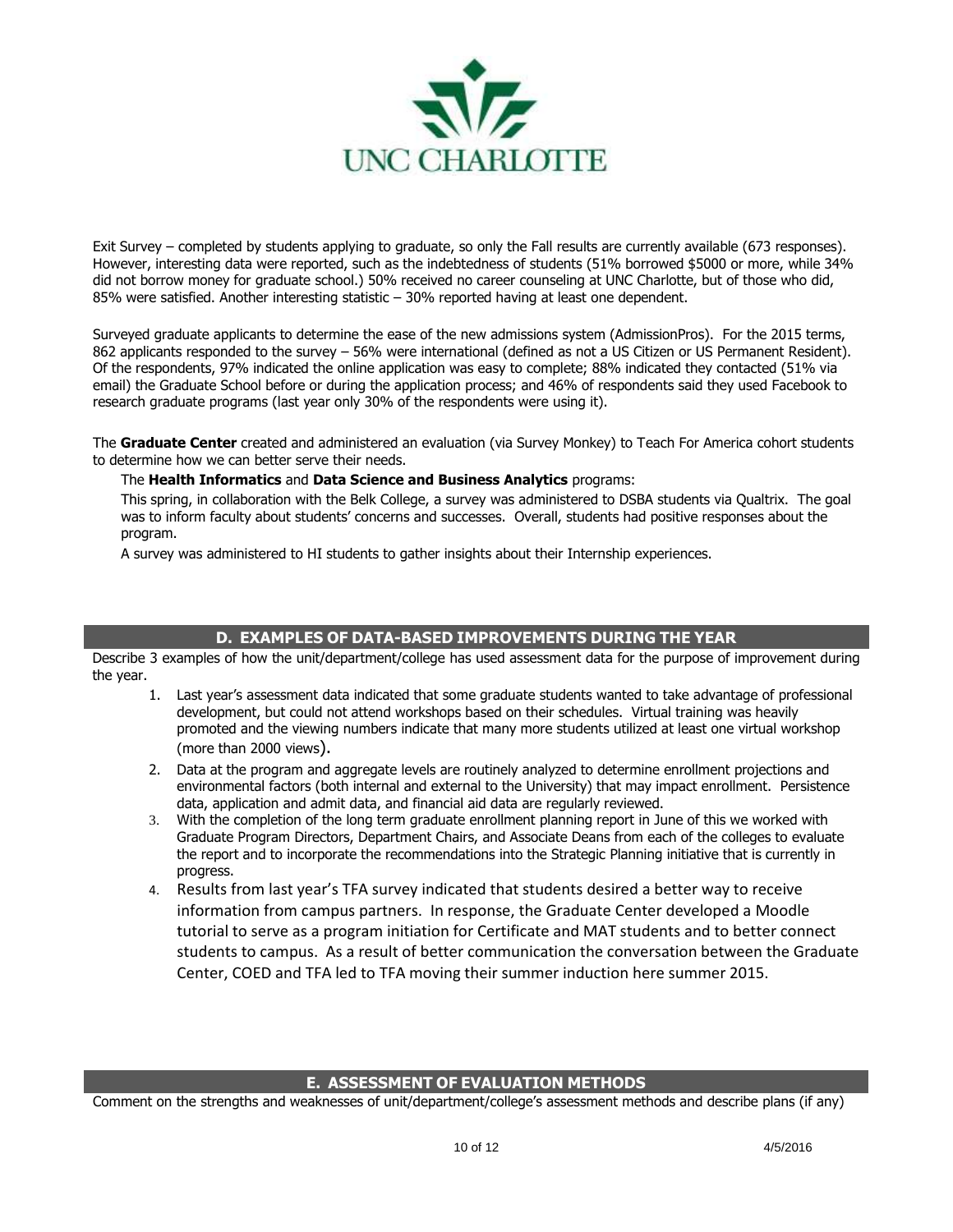

to strengthen outcomes assessment during the coming year.

The needs assessment is useful but it has all the limitations of a survey. The response rate is fairly low and the respondents are not representative of the entire graduate population. The needs assessment tends to have heavy first-year representation. However, there are enough responses from each college to draw broad conclusions and recommendations for improvement. We added open-ended questions to this year's survey and received very useful feedback.

As with past years, the implementation and utilization of an integrated data dashboard system to provide key enrollment metrics as well as collect enrollment and graduation projections would be quite valuable, and work is continuing to develop a sustainable solution to support Graduate Strategic Enrollment Management.

Assistantship funding is awarded to a program on a three-year renewable cycle. At the end of the term, the program may request a renewal based on need, utilization of funds, and merit of purpose. Unfortunately, as the process currently stands the data requested are all self-reported. However to be effective we must have access to accurate and relevant data. This is particularly true for financial information especially when funding is limited. In administering graduate student support money, the Graduate School office must have a comprehensive picture of the funding available for graduate students. This continues to be a chronic issue for the office.

The Qualtrix and Survey Monkey questionnaires provided valuable feedback around student sentiment and needs. A more formalized assessment calendar, including delivery timeline, would allow us to capture these results from all programs in the Graduate Center and PSM portfolio.

# **REQUIRED ATTACHMENTS TO 2014-15 ANNUAL REPORT**

- **1. ANNUAL PROGRESS ASSESSMENT OF PERFORMANCE OUTCOMES FOR 2010-2015 STRATEGIC PLAN GOALS**: After completing sections III I. and III J. of your 2010-2015 Strategic Plan (i.e., the annual report section of the strategic plan template), attach the entire 2010-2015 Strategic Plan to the annual report.
- 2. **STUDENT LEARNING OUTCOMES ASSESSMENT DATA:** Attach a 2014 Student Learning Outcomes Assessment Plan and Report for each undergraduate and graduate degree program and certificate program, stand alone minor, and distance education program offered online only by each department. **Colleges that do not submit the required Student Learning Outcomes Assessment Plans and Reports will be contacted by the Office of Academic Affairs.**
- **3. (FOR DEANS AND ASSOCIATE PROVOSTS ONLY) MEMORANDUMS TO DEPARTMENT AND UNIT HEADS:**  Deans and associate provosts are to attach copies of their written feedback to department and unit heads on the status of outcomes assessment in the department or unit, and identifying any areas meriting priority attention in the coming year.
- **4. INSTITUTIONAL EFFECTIVENESS REPORT ASSESSMENT FINDINGS:**